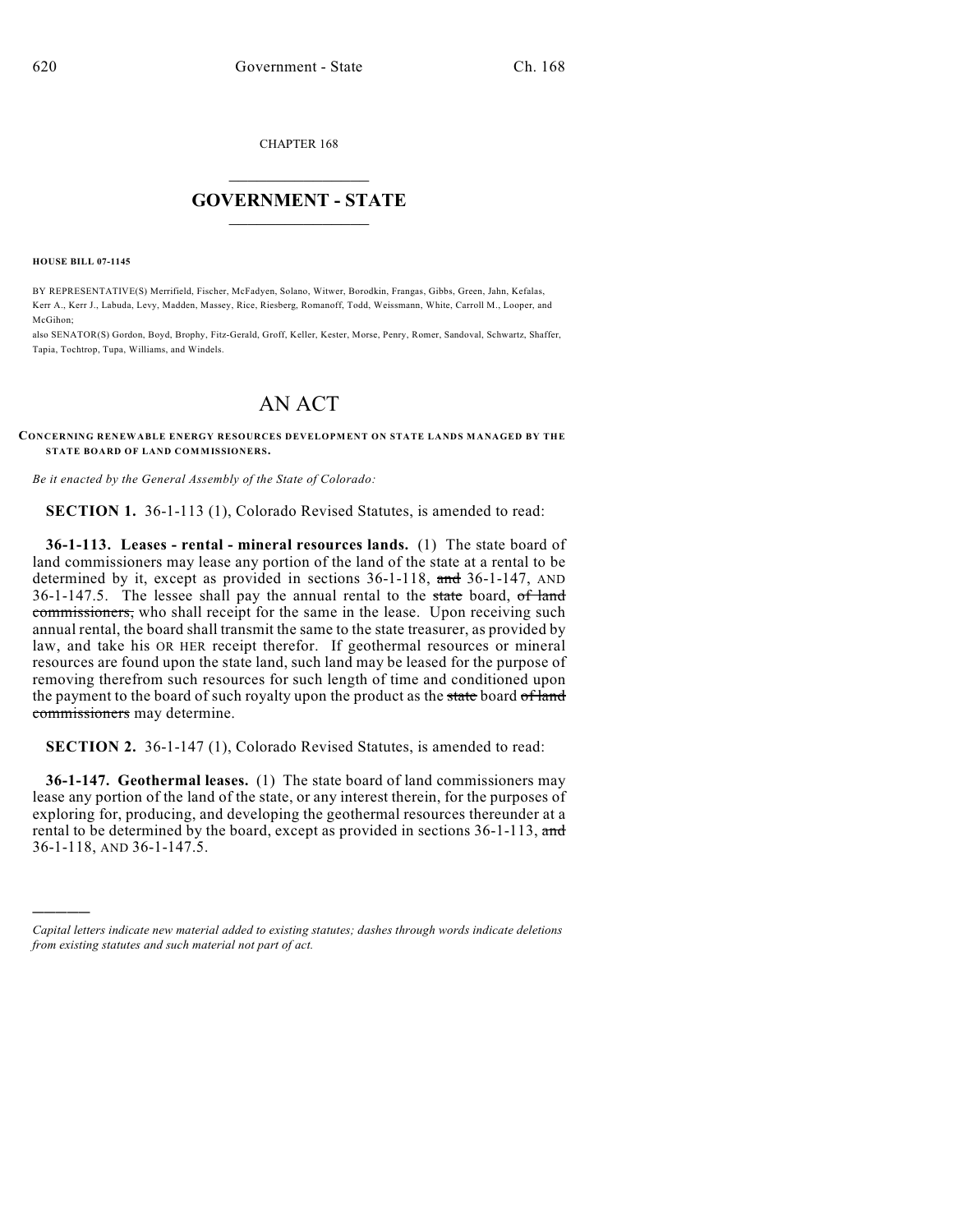**SECTION 3.** Article 1 of title 36, Colorado Revised Statutes, is amended BY THE ADDITION OF A NEW SECTION to read:

**36-1-147.5. Leasing arrangements for renewable energy resources development - legislative declaration - definitions.** (1) THE GENERAL ASSEMBLY HEREBY FINDS AND DECLARES THAT SOME OF THE PUBLIC LANDS UNDER THE DIRECTION, CONTROL, AND DISPOSITION OF THE STATE BOARD OF LAND COMMISSIONERS ARE VIABLE FOR DEVELOPMENT OF RENEWABLE ENERGY RESOURCES AND THEREFORE ARE OF UNIQUE ECONOMIC VALUE TO THE STATE FOR THE FUNDING OF PUBLIC SCHOOLS.

(2) AS USED IN THIS SECTION, UNLESS THE CONTEXT OTHERWISE REQUIRES:

(a) "BIOMASS" MEANS:

(I) NONTOXIC PLANT MATTER CONSISTING OF AGRICULTURAL CROPS OR THEIR BYPRODUCTS, URBAN WOOD WASTE, MILL RESIDUE, SLASH, OR BRUSH;

(II) ANIMAL WASTES AND PRODUCTS OF ANIMAL WASTES; OR

(III) METHANE PRODUCED AT LANDFILLS OR AS A BY-PRODUCT OF THE TREATMENT OF WASTEWATER RESIDUALS.

(b) "RENEWABLE ENERGY RESOURCES" MEANS ENERGY DERIVED FROM SOLAR, WIND, GEOTHERMAL, BIOMASS, AND HYDROELECTRICITY. A FUEL CELL USING HYDROGEN DERIVED FROM THESE ELIGIBLE RESOURCES IS ALSO AN ELIGIBLE ELECTRIC GENERATION TECHNOLOGY. FOSSIL AND NUCLEAR FUELS AND THEIR DERIVATIVES ARE NOT ELIGIBLE RESOURCES.

(3) THE STATE BOARD OF LAND COMMISSIONERS SHALL EXAMINE PROPERTY CURRENTLY UNDER THE DIRECTION, CONTROL, AND DISPOSITION OF THE BOARD TO IDENTIFY LAND SUITABLE AND APPROPRIATE FOR DEVELOPMENT OF RENEWABLE ENERGY RESOURCES. IN IDENTIFYING SUCH PROPERTY THE BOARD SHALL COLLABORATE WITH THE NATIONAL RENEWABLE ENERGY LABORATORY, UNIVERSITY OF COLORADO, COLORADO STATE UNIVERSITY, AND COLORADO SCHOOL OF MINES. THE BOARD SHALL ALSO WORK WITH FEDERAL LAND MANAGEMENT AGENCIES TO PURSUE ANY STATE AND FEDERAL COLLABORATION FOR THE DEVELOPMENT OF RENEWABLE ENERGY RESOURCES.

(4) THE STATE BOARD OF LAND COMMISSIONERS SHALL COLLABORATE WITH THE OFFICE OF ENERGY MANAGEMENT AND CONSERVATION TO ENSURE THAT POTENTIAL RENEWABLE ENERGY RESOURCE DEVELOPERS ARE AWARE OF ANY LANDS IDENTIFIED BY THE BOARD AS BEING SUITABLE FOR DEVELOPMENT OF RENEWABLE ENERGY RESOURCES.

(5) THE STATE BOARD OF LAND COMMISSIONERS MAY LEASE ANY PORTION OF THE LAND OF THE STATE, OR ANY INTEREST THEREIN, FOR THE PURPOSES OF DEVELOPING RENEWABLE ENERGY RESOURCES AT A RENTAL TO BE DETERMINED BY THE BOARD, EXCEPT AS PROVIDED IN SECTIONS 36-1-113, 36-1-118, AND 36-1-147.

(6) THE LEASING ARRANGEMENTS FOR RENEWABLE ENERGY RESOURCES